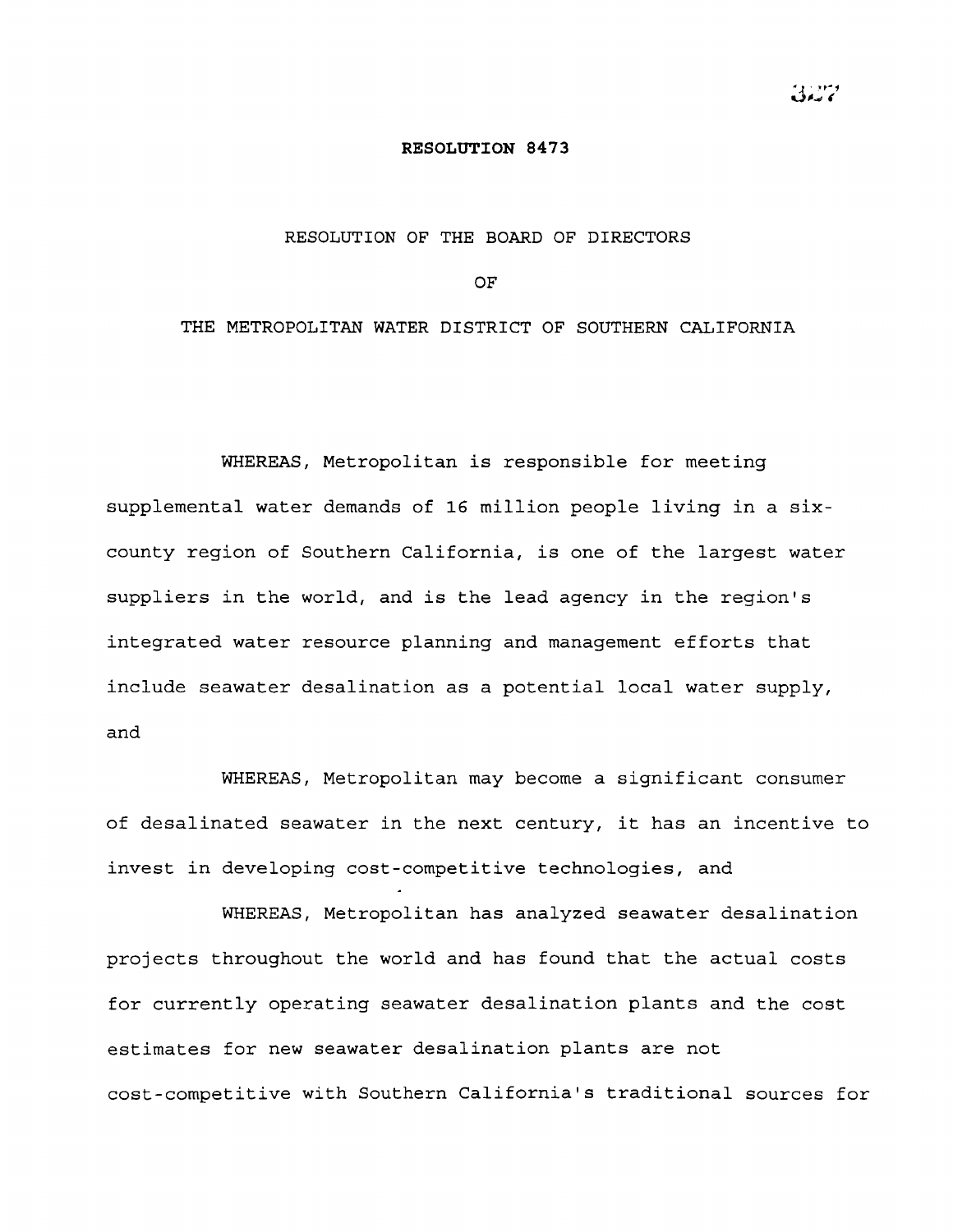water supplies, desalination may well become <sup>a</sup> cost-effective element of the region's water supply in the next century, and

WHEREAS, in 1990 Metropolitan authorized the initiation of the Seawater Desalination Demonstration Project and has since committed \$5 million to complete the preliminary design of a large capacity seawater desalination facility that incorporates <sup>a</sup> new technology and to design, build, and operate a 2,000-gallon-per-day test unit which is currently in operation, and

WHEREAS, the Preliminary Design Report was completed in 1993, <sup>a</sup> test unit is now installed, and preliminary test results of the new technology are very promising in producing costcompetitive drinking water,

NOW, THEREFORE, the Board of Directors of The Metropolitan Water District of Southern California does hereby resolve to:

> *PROVIDE FUNDS TO CONTINUE PURSUIT* OF *A NEW COST-COMPETITIVE SEAWATER DESALINATION TECHNOLOGY VERIFIED THROUGH THE DESIGN, CONSTRUCTION, AND OPERATION* OF *A* 5 *-MILLION-GALLON-PER-DAY DESALINATION PLANT.*

-2-